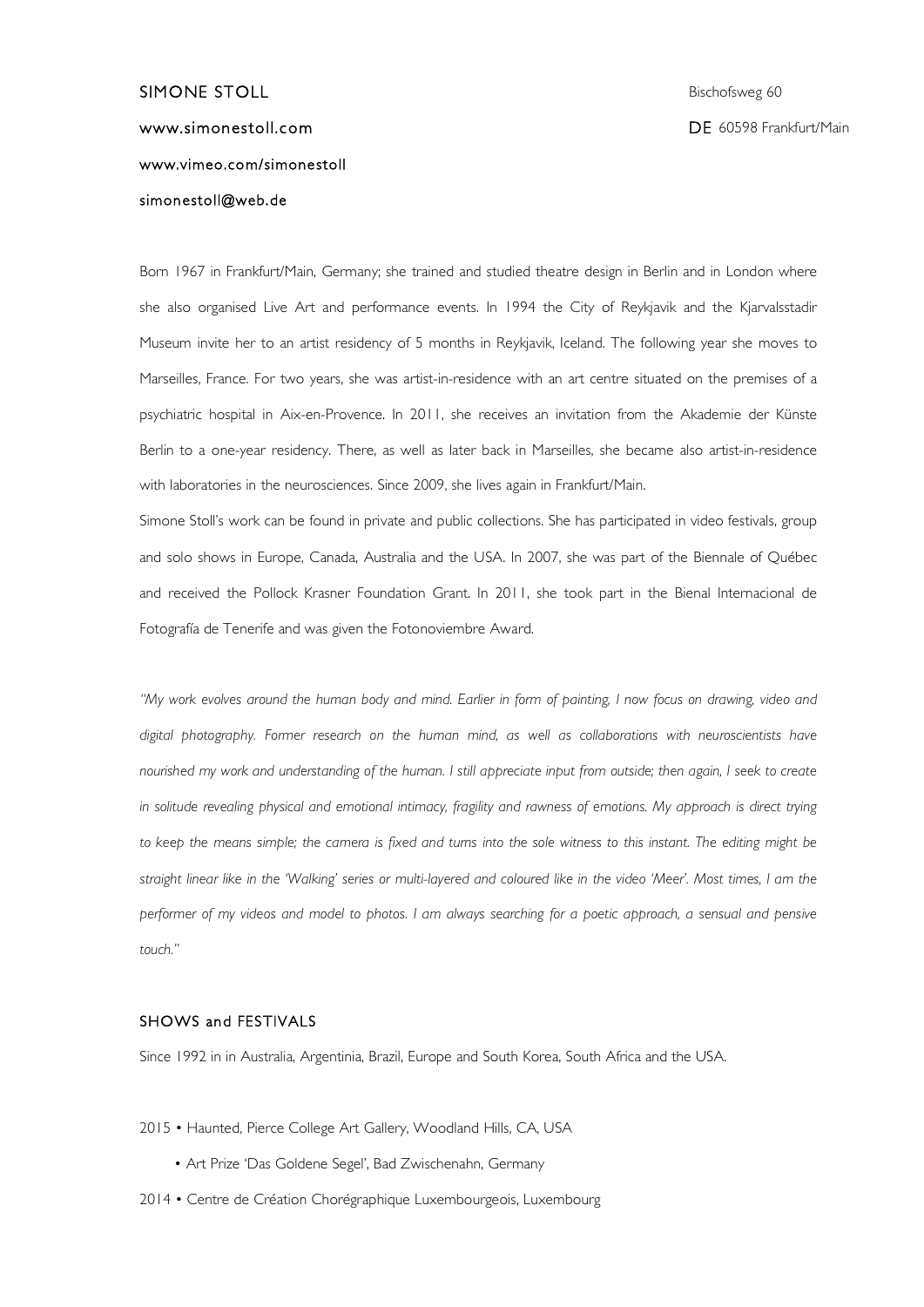• Time is Love.7 [Show 6], International video art program,

Curated by Kisito Assangni, Torrance Art Museum, Torrance, CA, USA

- Under the Subway Video Art Night 4th edition, curated by Antonio Ortuño, NYC
- Public Screens, Stavanger, Norway
- Time is Love.7 [Show 4], International video art program

Curated by Kisito Assangni, Vovatanya Gallery, Ukraine

• Time is Love.7 [Show 3], International video art program

Curated by Kisito Assangni, Pink Gallery, Seoul, South Korea

- Love Screen/Pop Corn Session #2, Hydrib @ La Fabulerie, Marseilles, France
- Les Instants Vidéo, Marseilles, France
- Octobre Numérique Arles, France
- Pop Up Kino Video Art Festival Berlin / Madrid

selected as 'invited artist', PPC Galerie Berlin, Germany / La Neomudejar, Madrid, Spain

- 2013 Das Anlitz, Württembergischer Kunstverein Stuttgart, Germany
	- Internationell Konst Film Utställning, Vandalorum & Jönkopings Läns Museum, Sweden
	- Nord Art, Kunst in der Carlshütte, International art show, Germany
	- International Video Art Contest Blue Banana, Landau, Germany
	- Sacre du Printemps, Video Dance Collage, Intern. Video Dance Festival Burgundy, France
	- Agite y Sirva, Video dance festival touring Mexico
	- 10<sup>th</sup> Naoussa International Film Festival, Greece
- 2012 Artists' Films on Climate Change, National Arts Festival Grahamstown, South Africa
	- Publications d'artistes, Les Baux-de-Provence, France
	- Time is Love 5, International Video Art Exhibition Expressive Arts Institute, San Diego, CA, USA /

Box. Videoart Project Space, Milan, Italy / Savvy Contemporary, Berlin, Germany /

Tiwani Contemporary, London, UK

- Mnemonic Mirrors, Art Fem, Galerija SC, Zagreb, Croatia
- 2011 En Apparences, Gallery 3ème Rue, Marseilles, France
	- Letters From The Sky experimental films on climate change, The Climate Train, Durban /

Johannesburg, Labia Cinema /The Bioscope, Arts, Cape-Town, South Africa

- Icon Exchange, Herter Gallery, Amherst, MA, USA
- Fotonoviembre XI International Photography Festival, Sta Cruz de Teneriffe, Spain
- Les 24es Instants Vidéo, Marseilles, France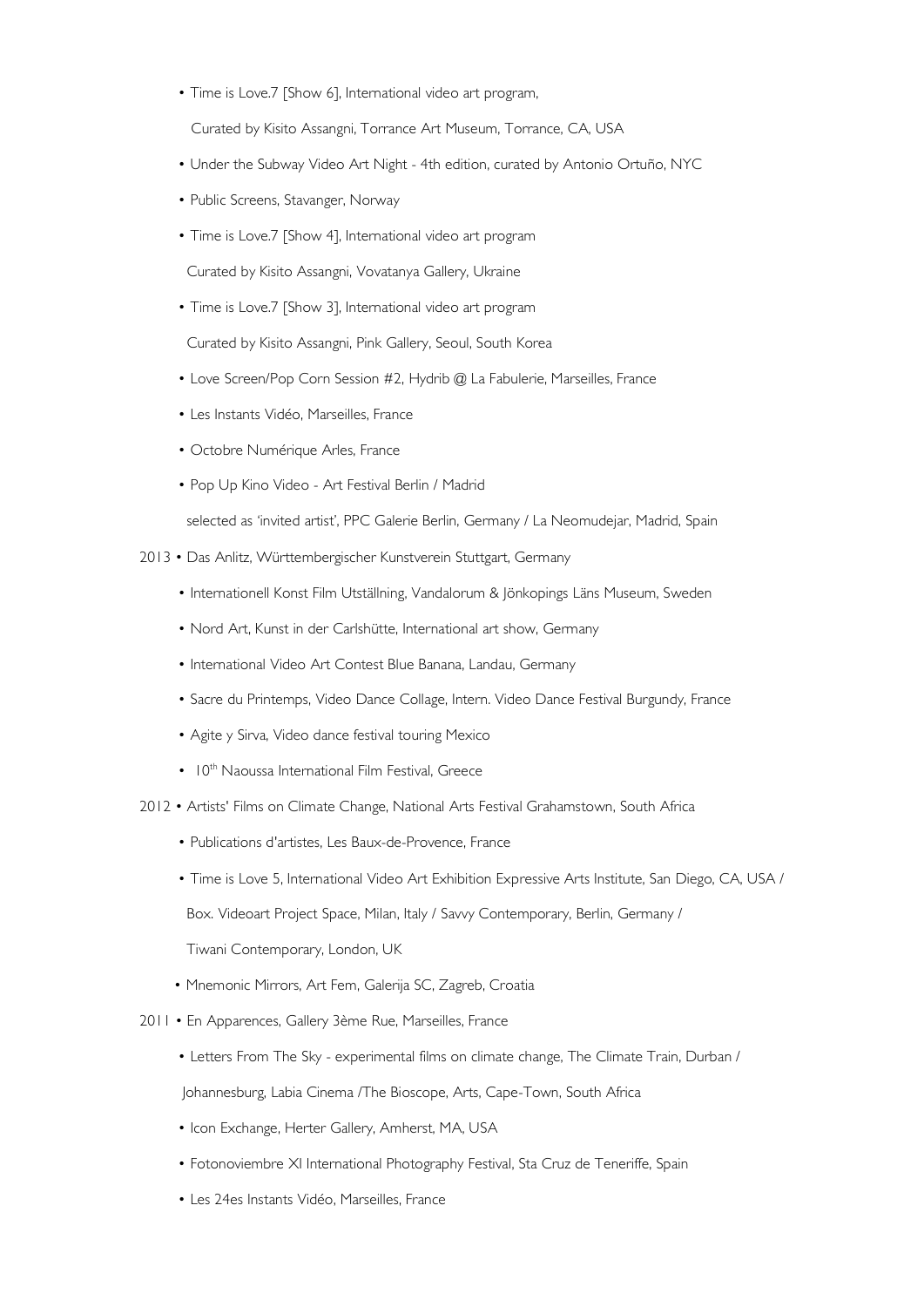• CologneOFF VII 2011/ 2012 – video art in global context, section 'Mysterious Entanglements',

Budapest, Hungary / Video Art Festival Riga, Latvia / Shams - The Sunflower Beirut, Lebanon

- 8th Naoussa International Film Festival, Greece
- 2010 3ème Rue Gallery Paris and Marseilles, France
	- Chic Art Fair Paris, represented by 3eme Rue Gallery
	- Nord Art, Kunst in der Carlshütte, Germany
	- Human Emotion Project, Culture Center Laaksola, Akaa, Finland
	- dokumentArt, Neubrandenburg, Germany and Szczecin, Poland
	- Athens Video Art Festival, Greece
	- One Minute Film & Video Festival Aarau, Switzerland
- 2009 Human Emotion Project, Guildford Lane Gallery, Melbourne, Australia
	- Vitruvian Woman Project, Formverk, Eskilstuna, Sweden
	- Human Emotion Project, Bananpark Galerie, Landau, Germany
	- Video Dance Festival Le Breuil, France
	- 6th Naoussa International Film Festival, Greece
	- Musicvideoart #4, Heure Exquise, June 2009, Mons-en-Baroeul, France
	- Athens Video Art Festival, Greece
	- One Minute Film & Video Festival Aarau, Switzerland
- 2008 Wide Open Krannert Museum of Art, IL, USA
	- Mail Art, Manif d'Art, Biennale of Québec, Canada
	- Non Stop Video, Formverk, Nyköping, Sweden
	- Exquisite Corpse Video Project, Monkey Town, New York
	- Manif d'Art Biennale of Québec, curated by Lisanne Nadeau, Canada
	- One Minute Film & Video Festival Aarau, Switzerland
	- Les Instants Vidéo, Marseilles, France
	- Vagina Festival, Sage Theater, New York City
	- Cinéma Parallèle, Montréal, Canada
	- Here There and Everywhere, Transcultural Exchange Center, Boston, MA, USA
- 2007 Des petites choses qui coupent, Satellite Brindeau, Le Havre, France
- 2006 softbodies-extra, Art Systems, Marseilles
	- documentsdartistes, centre for documentation of contemporary artists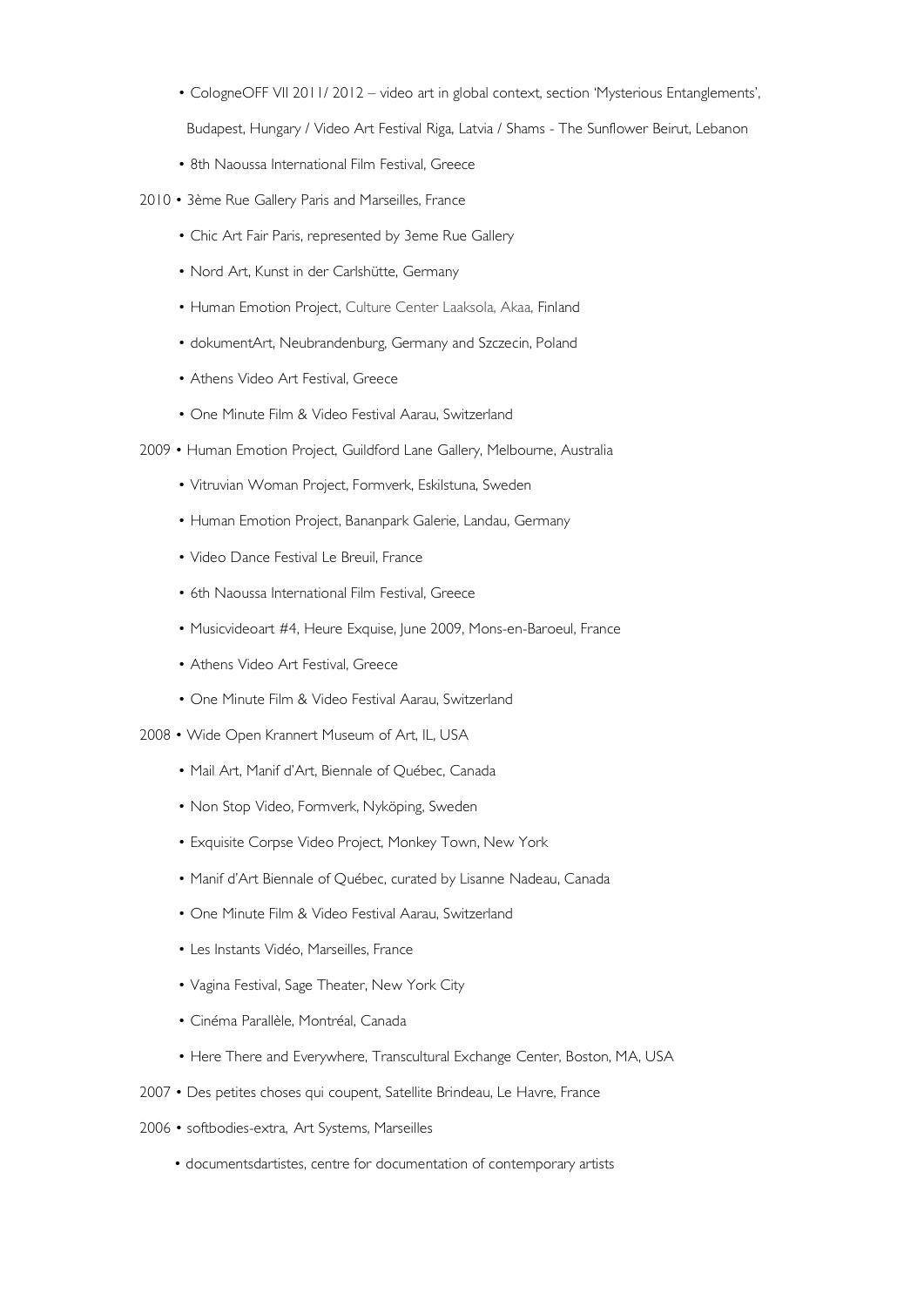- 2005 Respiration, multimedia space, Martigues, France
- 2004 Big Live Kinetic Profiles, artena Gallery, Marseilles
	- L6, platform for printing techniques in art & new media, Freiburg, Germany
	- art & science, Mediterranean Institute of Technologies, Marseilles
- 2005 galerie artena, Marseilles
- 2002 Junge Werkstatt Akademie, Akademie der Künste Berlin
	- Kunstraum Europäischer Hugenottenpark Schwedt, International Symposium organised by the Academy of the Arts Berlin (Akademie der Künste Berlin), Germany
- 2001 Les Brasseurs, art center, Liège, Belgium
	- artena Gallery, Marseilles, France
- 2000 International Symposium on New Media, Music & Art NYC-Marseilles, France
	- Agnosia, Art Center Bastia, France
- 1999 Sentiments parallèles, Gallery Passage de l'Art, Marseilles
	- Non deve fermarsi l'uomo… installation with H. Nahon, Artothèque A. Artaud Marseilles
	- Les résidents, 3bis f art center Aix-en-Provence, France
- 1998 Vasarely Foundation, Aix-en-Provence, France
- 1997 Il y a un but, mais pas de chemin…, Château de Servières art centre, Marseilles
- 1994 Gallery Portid, Hafnarfjördur, Iceland
- 1993 Fixed, Indefinite, Permanent, Gallery no.10 00 22, Stockholm, Sweden

## COLLABORATIONS

- 2013-15 Exquisite Corpse Video Project 'Porn Politics', an international video collaboration project
- 2013 Video Dance Collage initiated by Body Cinema, International Video Dance Festival Burgundy, France
- 2010 Icon Exchange, an intercultural collaboration project in thoughts and images
- 2008 2011 Exquisite Corpse Video Project, an international video collaboration project,
- 2008 International Exquisite Corps Project, a collaborative artwork project
- 2005 Respiration, a multimedia installation with H. Nahon at the Multimedia Centre of Martigues, France
- 2002 'ATP', a multimedia installation using neuro-scientific imagery/data; with the support of the Academy
- of the Arts Berlin, realized with H. Nahon, show Junge Werkstatt Akademie, Akademie der Künste 2002 'Vu d'Ici', 2 installations realized with H. Nahon, at Chateau de Lauris, France
- 2002 International Symposium Schwedt, outdoor interactive installation realized with H. Nahon, AdK Berlin
- 2000 Likenbe, performance, with composer M. Frémiot, choreographer D. Feillan, the artists H. Nahon, S. Stoll